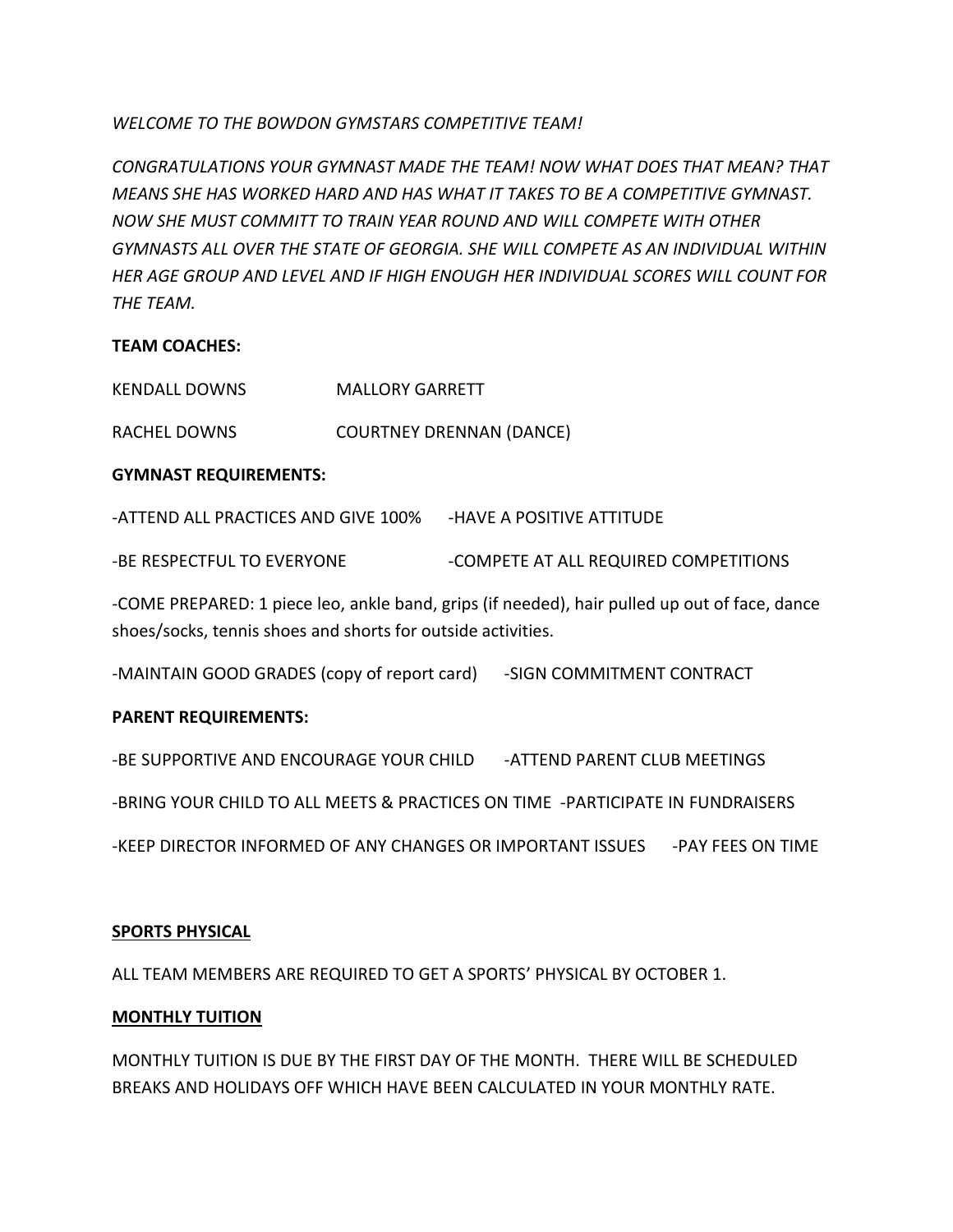MONTHLY TUITION IS PAYABLE TO BOWDON RECREATION AND CAN BE PUT IN THE BLUE BOX. ALL THOSE THAT PAY BY THE 1<sup>ST</sup> WILL BE ENTERED TO WIN 20% OFF THE NEXT MONTH.

| <b>HRS PER WEEK</b> | <b>FEE</b> |
|---------------------|------------|
| 1 HOUR              | \$45       |
| 2 HOURS             | \$65       |
| 3 HOURS             | \$75       |
| <b>4 HOURS</b>      | \$85       |
| 5-8 HOURS           | \$95       |
| 9-12 HOURS          | \$105      |
| <b>13-15 HOURS</b>  | \$125      |
| <b>16-20 HOURS</b>  | \$150      |

#### **SCHEDULED PRACTICES**

ATTENDANCE IS A MUST. PLEASE INFORM THE COACHING STAFF IF AND WHY YOU MISS PRACTICE. IF YOU MISS PRACTICE DUE TO AN EXCUSED SICKNESS OR INJURY WITH A DOCTORS' NOTE YOU ARE REQUIRED TO SCHEDULE A MAKEUP PRACTICE IF AVAILABLE. IF THERE IS NOT A MAKEUP PRACTICE AVAILABLE YOU ARE REQUIRED TO SCHEDULE AND PAY FOR A PRIVATE LESSON. 2017/18 PRACTICE SCHEDULE IS ATTACHED.

#### **CONDITIONING**

COMPETITIVE GYMNASTICS REQUIRES A TREMENDOUS AMOUNT OF STRENGTH AND FLEXIBILITY TO BE SUCESSFUL. CONDITIONING IS NOT ALWAYS THE FUN PART OF GYMNASTICS BUT IT IS VERY NECESSARY. WHEN THE WEATHER IS BAREABLE WE WILL ALSO USE THE TRACK. CONDITIONING IS AN AREA WHERE THE PARENTS CAN BE HELPFUL. ENCOURAGE THEM TO STRETCH AND DO STRENGTH EXERCISES AT HOME.

#### **DANCE**

DANCE LESSONS ARE INCLUDED IN TEAM PRACTICES. THERE IS NO EXTRA FEE FOR DANCE.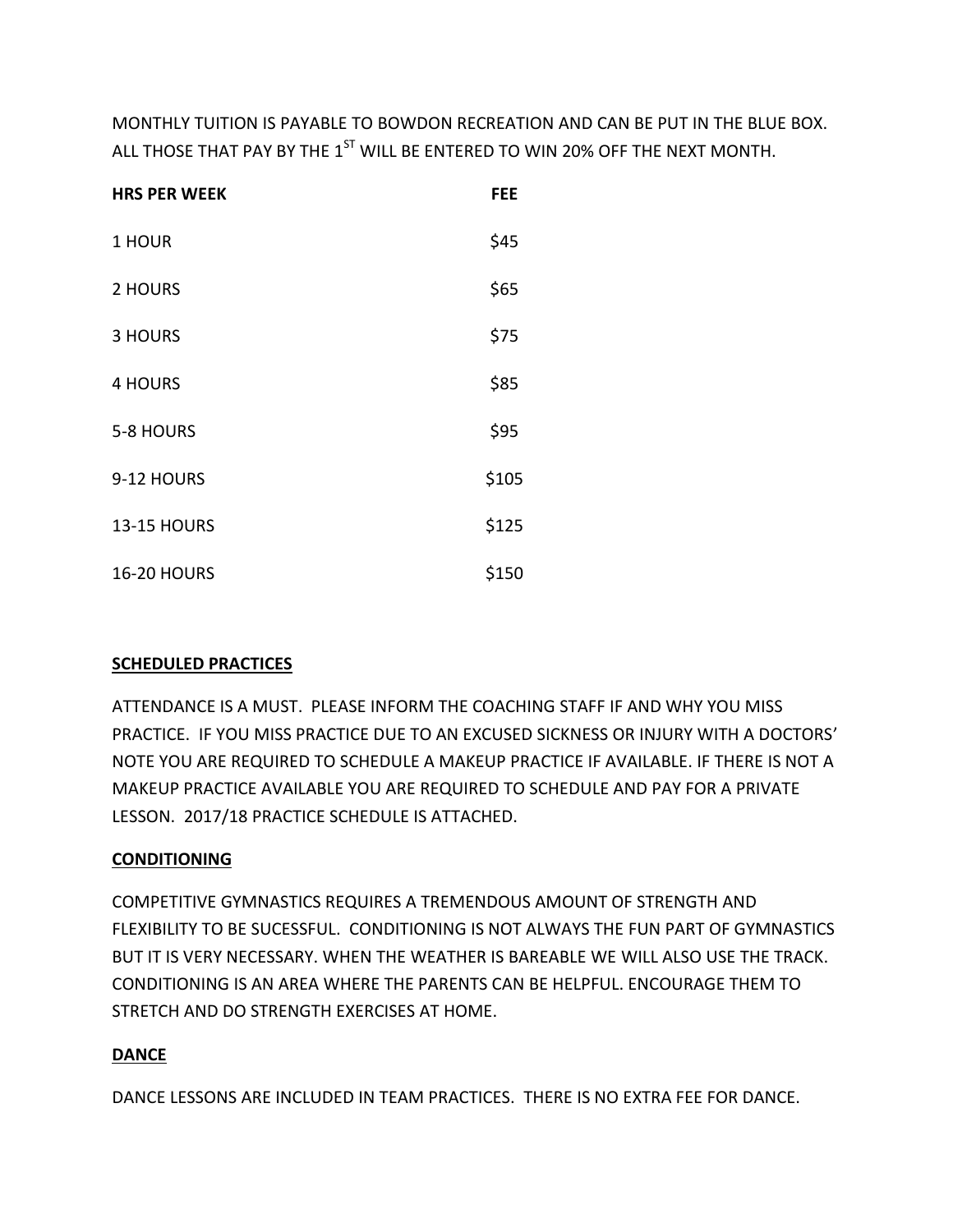#### **PRIVATE LESSONS**

PRIVATE LESSONS ARE VERY BENEFICIAL BUT NOT REQUIRED UNLESS YOU MISS PRACTICE. SCHEDULING PRIVATES CAN BE DONE BASED ON YOUR SCHEDULE AND WITH THE COACH OF YOUR CHOOSING.

#### **CHOREOGRAPHY/MUSIC REQUIREMENTS:** SEE ATTACHED.

#### **INJURIES/ILLNESSES**

-Excused illnesses: fever, vomiting, anything contagious.

-Coaches should be made aware of all injuries.

-Gymnasts are still required to come to practice with injuries. They will be given assignments avoiding the injured area.

IF YOUR CHILD IS INJURED AND CANNOT COMPETE SHE IS STILL REQUIRED TO GO AND BE WITH THE TEAM UNLESS THE MEET LOCATION IS MORE THAN TWO HOURS AWAY.

#### **DROP OFF AND PICK UP**

IF YOU NEED TO DROP YOUR CHILD OFF EARLIER THAN 15 MIN BEFORE PRACTICE PLEASE CHECK WITH COACHING STAFF OR DIRECTOR BEFORE YOU DROP HER OFF. PLEASE INFORM DIRECTOR IF YOU WILL BE LATE AND IF SOMEONE ELSE IS PICKING YOUR CHILD UP.

#### **TEAM ACTIVITIES:**

-PARADES: All team members are required to participate in the local parades as a team.

- TEAM OUTTINGS: We try to find at least one college meet to attend together as a team.

-PARTIES: Christmas party, end of summer party.

DETAILS FOR ALL TEAM ACTIVITIES WILL BE COMMUNICATED TO YOU BY THE DIRECTOR OR PRESIDENT OF THE PARENT CLUB.

#### **COMMUNICATION**

GOOD COMMUNICATION IS CRUCIAL. PLEASE KNOW THAT MY DOOR IS ALWAYS OPEN TO TALK. I WANT TO ADDRESS ANY CONCERNS YOU MAY HAVE AND I WELCOME ANY SUGGESTIONS. THERE IS A BULLETIN BOARD IN THE LOBBY WITH VITAL TEAM INFORMATION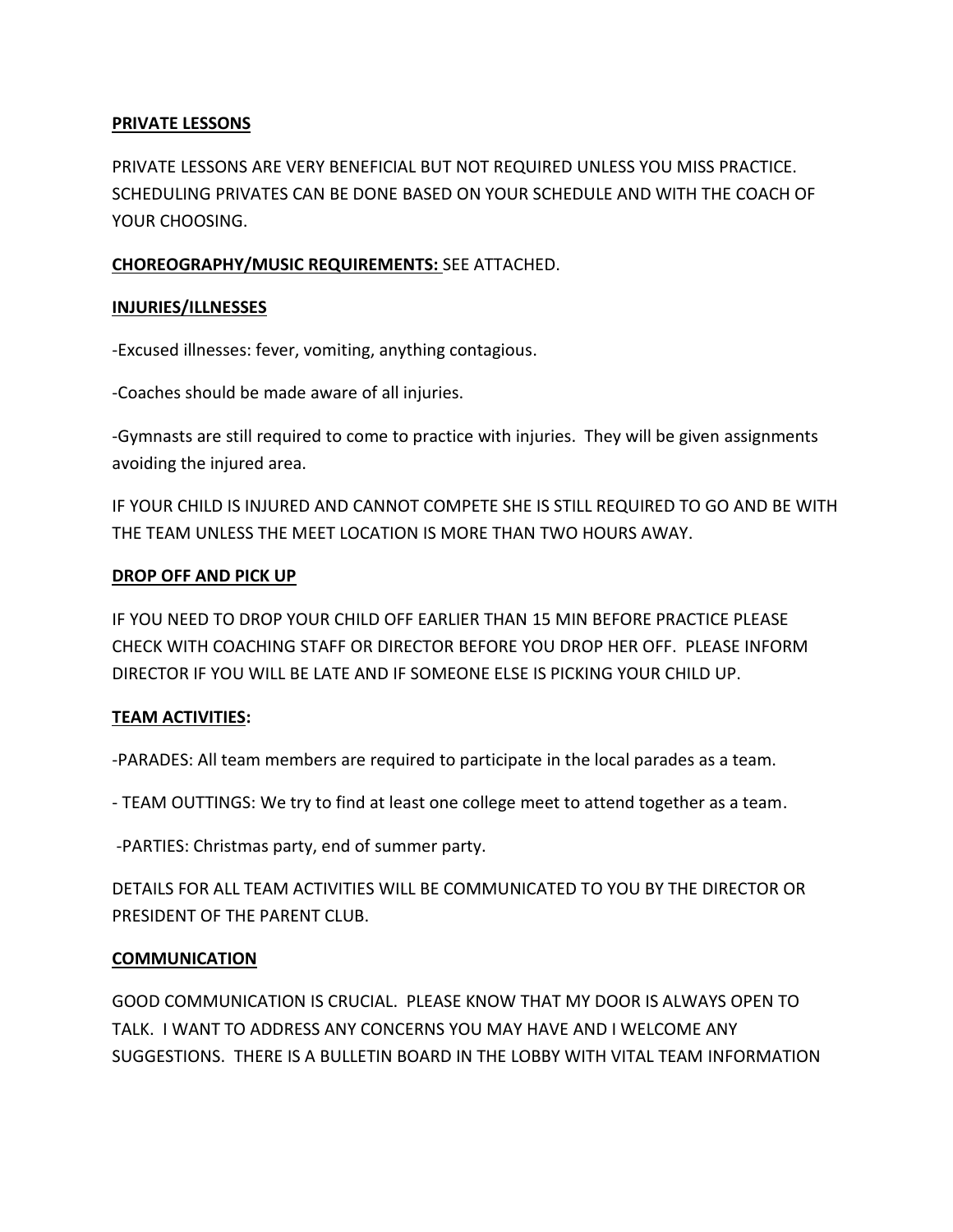SO CHECK AT LEAST ONCE A WEEK. GROUP TEXT AND "REMIND" IS ALSO USED AS A FORM OF COMMUNICATION. OUR WEBSITE IS BOWDONGYMNASTICS.COM.

GYM PHONE: 770-258-8999

CELL PHONE: 770-310-3649

E-MAIL: lwheaton@bowdon.net

#### **SCORE REQUIREMENTS**

MOBILITY SCORES- Moving from one level to the next.

31.00 AA IS THE USAG AND AAU REQUIREMENT

GYMSTAR REQUIREMENT: 34.00 AA, SKILLS FOR THE NEXT LEVEL AND TIME COMMITMENT.

**STATE QUALIFYING SCORE** IS THE ALL AROUND SCORE YOU MUST SCORE IN ORDER TO QUALIFY TO COMPETE AT THE STATE MEET.

| AAU BRONZE 35.00 AA | AAU LEVEL 3/SILVER 33.00 AA |  |
|---------------------|-----------------------------|--|
|                     |                             |  |

AAU XCEL GOLD 34.00 AA USA LEVEL 6/7/8 35.00 AA USA XCEL 35.00AA

**COACHING STAFF:** ALL CITY EMPLOYEES ARE REQUIRED TO HAVE A CRIMINAL BACKGROUND CHECK. ALL COACHING STAFF ARE MEMBERS OF AAU AND ARE ALSO CPR/FIRST AID CERTIFIED. THE STAFF INVOLVED WITH THE USA GYMNAST ARE CERTIFIED MEMBERS OF USA GYMNASTICS AND USAG SAFETY CERTIFIED.

**AAU** AAU IS THE AMATEUR ATHLETIC UNION. **USAG** IS UNITED STATES GYMNASTICS PROGRAM. BOWDON TEAM MEMBERS COMPETE IN BOTH DIVISIONS. AAU IS MORE FOR NEW YOUNG GYMNAST AND USA IS FOR THE MORE EXPERIENCED COMPETITIVE GYMNAST.

#### **MEETS:**

ALL MEETS ARE MANDOTORY. MEET SEASON IS DECEMBER THRU MAY. MEETS CAN BE HELD ON FRIDAY, SATURDAY OR SUNDAY. MEETS USUALLY LAST ABOUT 2-4 HOURS START TO FINISH DEPENDING ON THE SIZE OF THE MEET AND NUMBER OF GYMNAST COMPETING. BOWDON GYMSTARS SUPPORTS ANYONE WHO CHOOSES NOT TO COMPETE ON SUNDAYS. YOU MUST LET ME KNOW NOW IF THAT IS YOUR PREFERENCE. ALL OTHER REASONS MUST BE PRE-APPROVED BY THE DIRECTOR*. THERE ARE NO REFUNDS OR CREDITS REGARDLESS OF THE*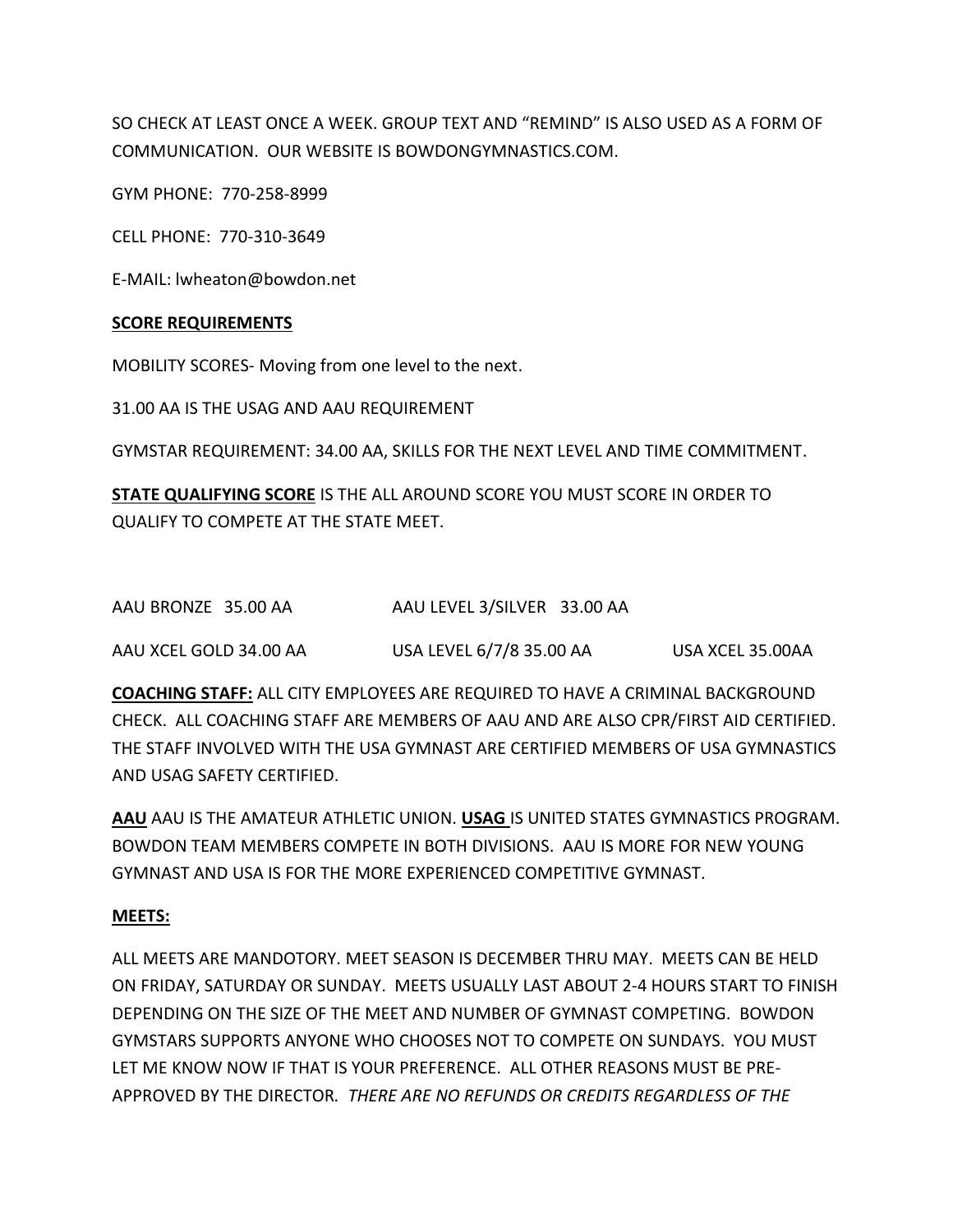*GYMNAST SITUATION. THAT ALSO INCLUDES BEING SCRATCHED FROM A MEET BY THE DIRECTOR. THE DIRECTOR HAS THE AUTHORITY TO SCRATCH A GYMNAST FROM A MEET IF ANY GUIDELINES ARE NOT FOLLOWED. THIS ALSO INCLUDES ANY GUIDELINES DISCUSSED IN THE MONTHLY PARENT CLUB MEETINGS.* MEET SCHEDULE WITH DATES, FEES, AND LOCATIONS ARE ATTACHED.

**PICTURES**: INDIVIDUAL AND TEAM PICTURES ARE HELD ONCE A YEAR AROUND JANUARY. PARTICIPATION IS REQUIRED EVEN IF YOU DON'T WANT TO PURCHASE THE PICTURES.

#### **AWARD BANQUET:**

THE AWARDS BANQUET IS HELD ONCE A YEAR IN MAY. ALLTEAM MEMBERS ARE AWARDED.

BEING A COMPETITIVE GYMNAST REQUIRES HARD WORK, DEDICATION AND COMMITMENT FROM THE GYMNAST AND THE PARENT AND THE BENEFITS ARE VERY REWARDING!!! IT IS AN INVESTMENT YOU WON'T REGRET.

| <b>HEALTHY FIT BODY</b> |                                        | <b>LASTING FRIENDSHIPS</b> |                   | <b>DISCIPLINE</b>                                          |
|-------------------------|----------------------------------------|----------------------------|-------------------|------------------------------------------------------------|
|                         | <b>STRONG WORK ETHIC</b>               |                            | <b>CONFIDENCE</b> |                                                            |
| <b>FUN</b>              |                                        | <b>GOOD POSTURE</b>        |                   | <b>TRAVEL OPPORTUNITIES</b>                                |
|                         | <b>COLLEGE SCHOLARSHIP OPPORTUNITY</b> |                            |                   | <b>GOOD SPORTSMANSHIP</b>                                  |
|                         |                                        | LISA WHEATON               |                   | BOWDON GYMSTARS GYMNASTICS TEAM IS UNDER THE LEADERSHIP OF |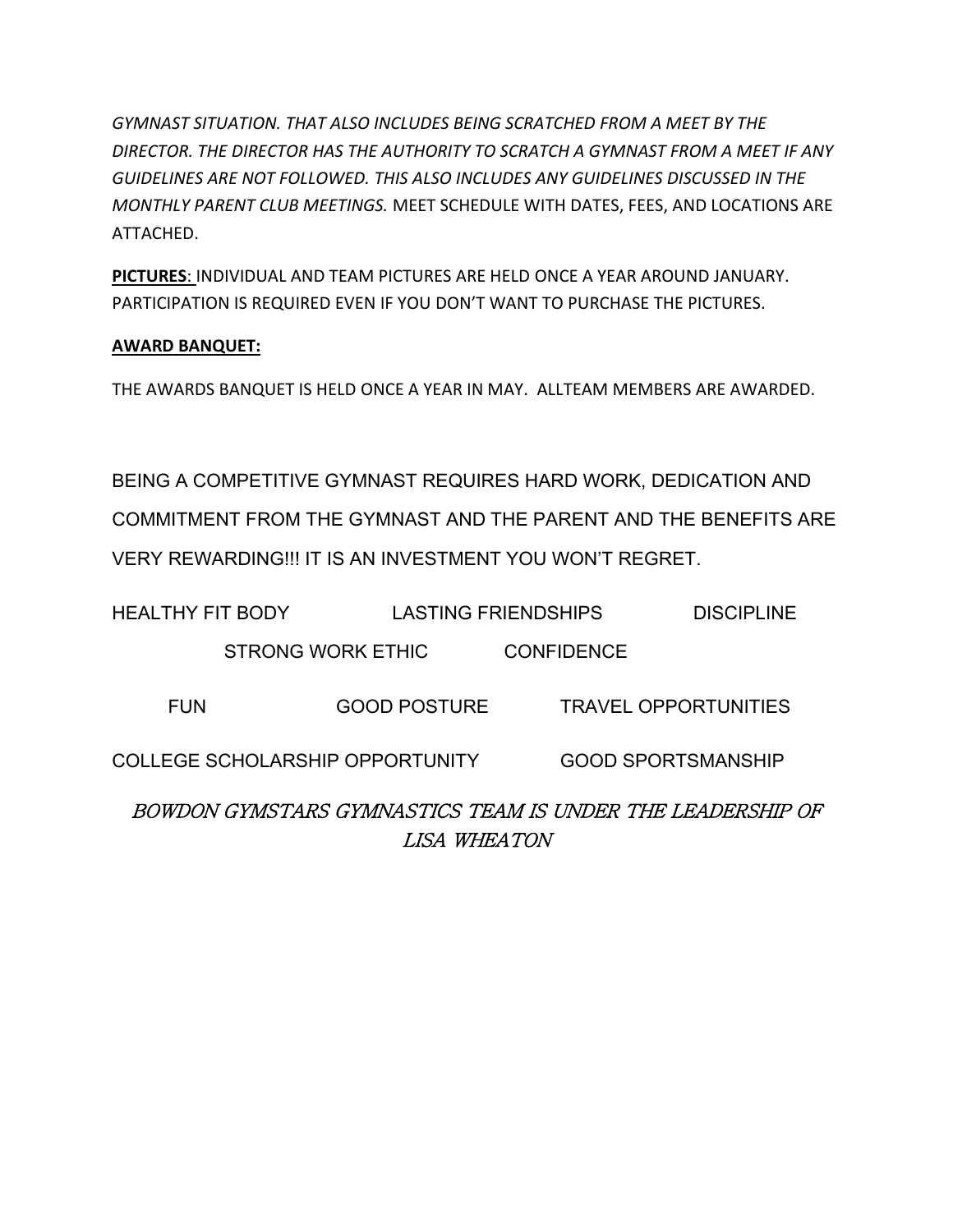### **BGPC**

*THE BOWDON GYMSTARS PARENTS CLUB (BGPC) is a non-profit organization made up of our team parents of the competitive gymnastics team girls. The main purpose of the parent club is to assist the team members and coaches by raising money for meet expenses and meet fees.* 

*Another important role for the BGPC is to provide support to both gymnast and their parents. Being a competitive gymnast is hard work: unlike other recreational sports being a competitive gymnast is a year round sport. Also, being a competitive gymnast's parent is hard work. We are here to celebrate with one another through the joys of the first place awards as well as to comfort one another in the tough times of defeat, injuries, etc. Gymnasts and their parents share a special dedication to this sport and it is good to know that we are here to support and encourage each other.*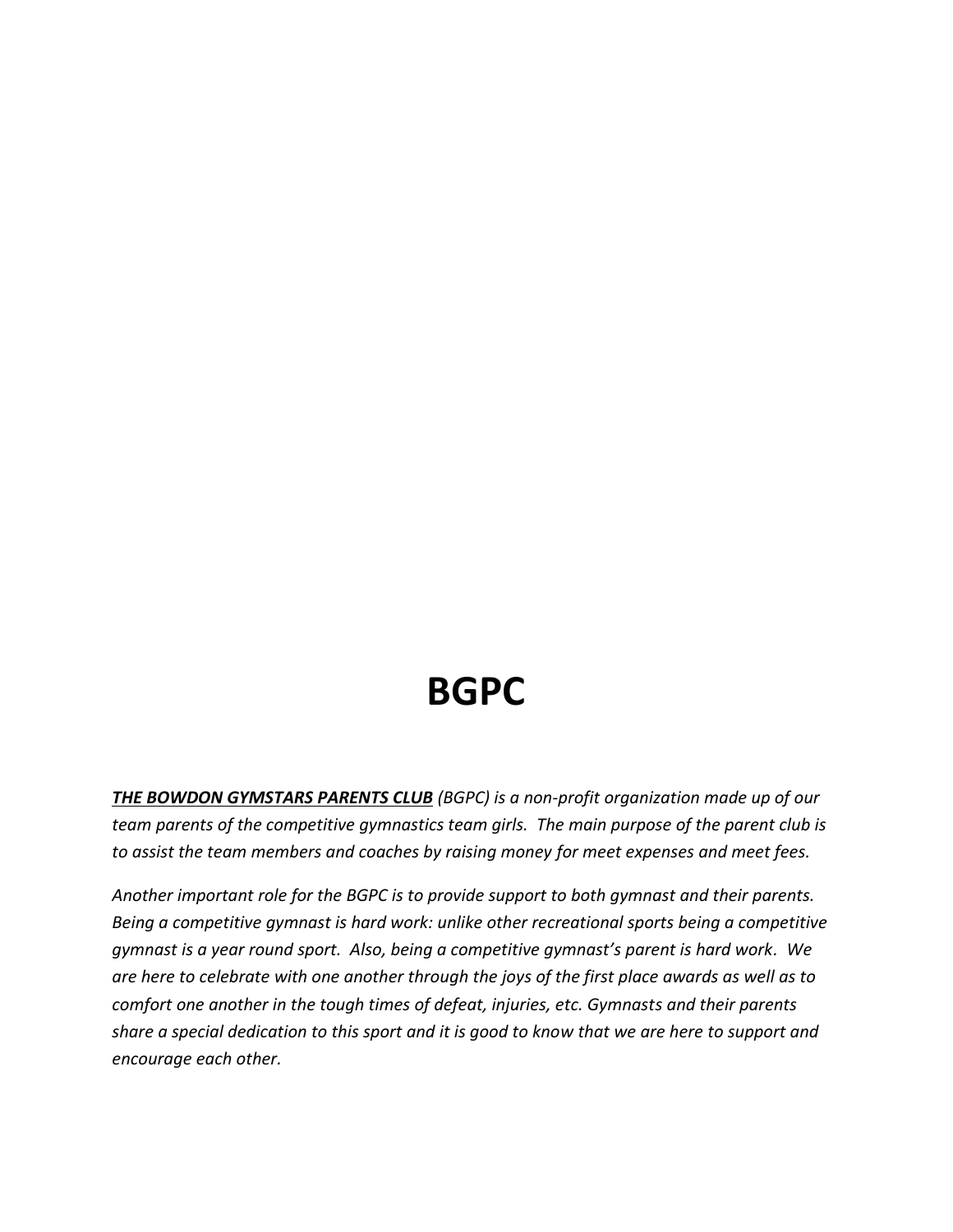#### **MEETINGS**

The Parent Club meetings will be held the first Monday of each month at 6:00pm. The meetings are very informative and productive. The meetings are lead by the President and will cover:

-Individual and group financial updates - Upcoming fundraisers

-Upcoming events **-Meet** information

-Vital information from the Gymnastics Coordinator

#### *BGPC OFFICERS*

The BGPC is under the direction of elected Officers. To be eligible to hold an office you must be a parent or legal guardian with NO outstanding balance. Officer elections will be held every 2 years in AUGUST.

OFFICER ELECTION PROCEDURES:

| -Nominations accepted from Coordinator or members | -At least 2 nominees required |
|---------------------------------------------------|-------------------------------|
|---------------------------------------------------|-------------------------------|

-Voting will be done in secret ballot form -1 year as a member required

PRESIDENT:

The Parent Club President is responsible for organizing meetings and working with the director to coordinate fundraisers, events, and advising all Parent Club members of major issues to be voted on, prior to meeting.

#### VICE PRESIDENT:

The Parent Club Vice-President is responsible for handling matters of the Parent Club in absence of the President. He/She will also be working with the director in coordinating fundraisers, events, and advising the Treasurer and Secretary. The Vice President will also be in charge of invitations and thank you notes for sponsors, city managers and etc…

#### TREASURER:

The Parent Club Treasurer is responsible for handling the checking account. She will keep a ledger of all money collected and raised. The Treasurer will be working with the director about the budget and will need to have a monthly report of the account to present to the parents and the director. The Treasurer will be the primary signature holder on the Parent Club Account along with the director and president.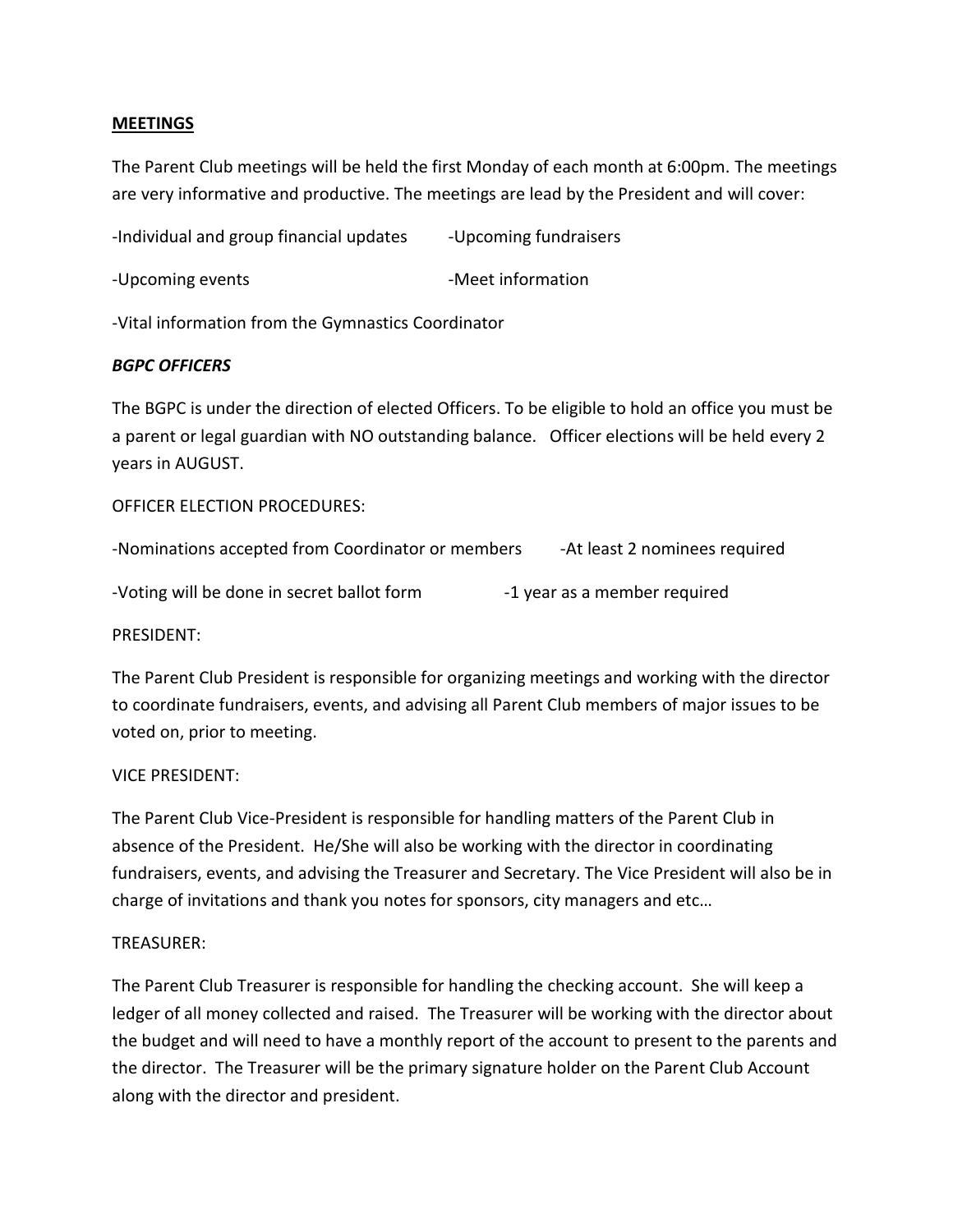#### SECRETARY:

The Parent Club Secretary Is responsible for taking the minutes of each meeting and posting a copy. She will be responsible for Xeroxing any club information, flyers, tickets, etc… The Secretary will also work with the director to inform and update on any Parent Club events, information, ideas, etc... She will generate a team roster with email addresses and phone numbers. A copy will be given to team moms.

PROCEDURES FOR VOTING:

-Secret ballot form -Contract signed

-One vote per family -Dues paid in full

#### **BGPC MEMBERSHIP AND DUES**

Membership in the BGPC is required for a one year period, which runs August-May. The membership fee is \$250 for the season. Dues are non-refundable. ALL BGPC payments should be placed in the pink box. Membership fee is due no later than August 10, 2015.

The dues are used for:

| -Gymnast Birthdays and Christmas Presents | -Awards Banquet |
|-------------------------------------------|-----------------|
| -Christmas Party and End of Summer Party  | -Team meet fees |

-Operating cost of bank account

BGPC meetings are held once a month on the first Monday of the month unless stated otherwise. Parent attendance is what makes this club successful.

#### **FUNDRAISERS**

Fundraisers are implemented to help with the financial obligation of having a competitive gymnastics team. Fundraisers must be approved by the Coordinator. There are fundraisers that benefit the individual gymnast which are not mandatory and there are fundraisers that benefit the team program which are mandatory. Each team member is required to have someone work all fundraisers that benefit the team program. There will be a \$100 fee if you choose not participating in team fundraisers. All individual fundraising profits are nonrefundable. Team Fundraising profits are used for:

-Operating costs -Coaches training/certifications -Coaches meet expenses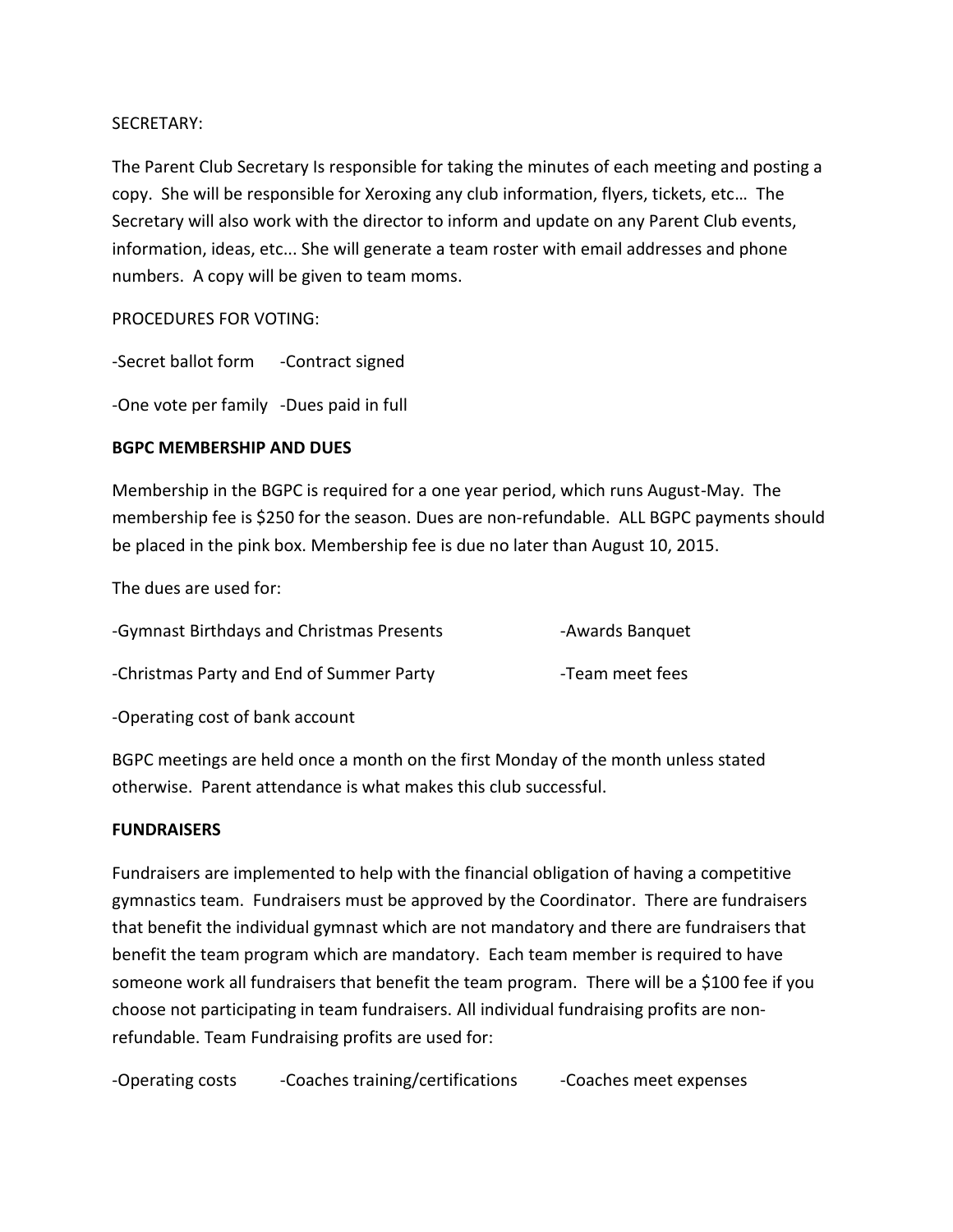-Team meet fees -Team memberships/certifications -Coaches gifts

-Equipment(needed for team girls only)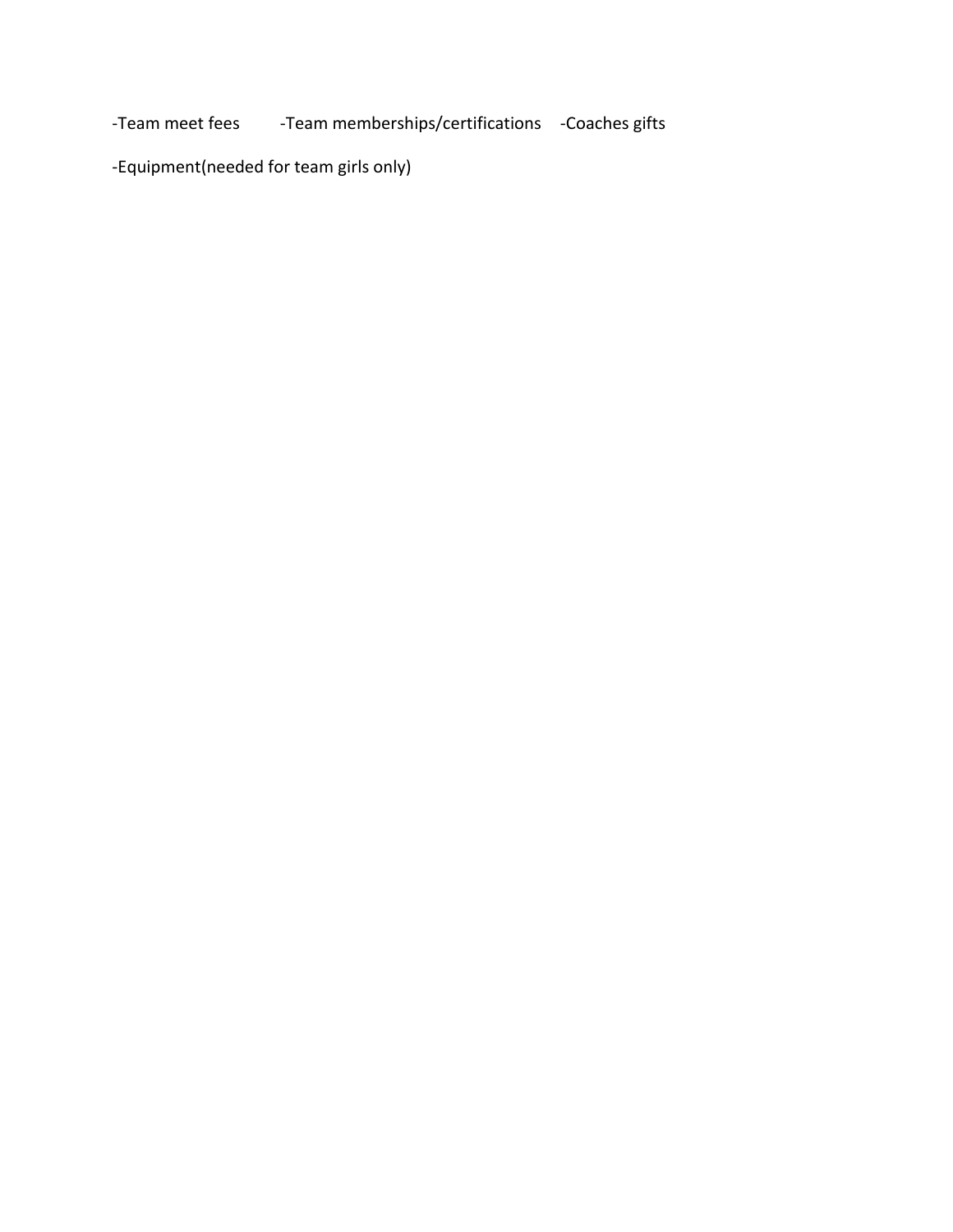## **GYMSTAR TEAM HANDBOOK 2017/2018**